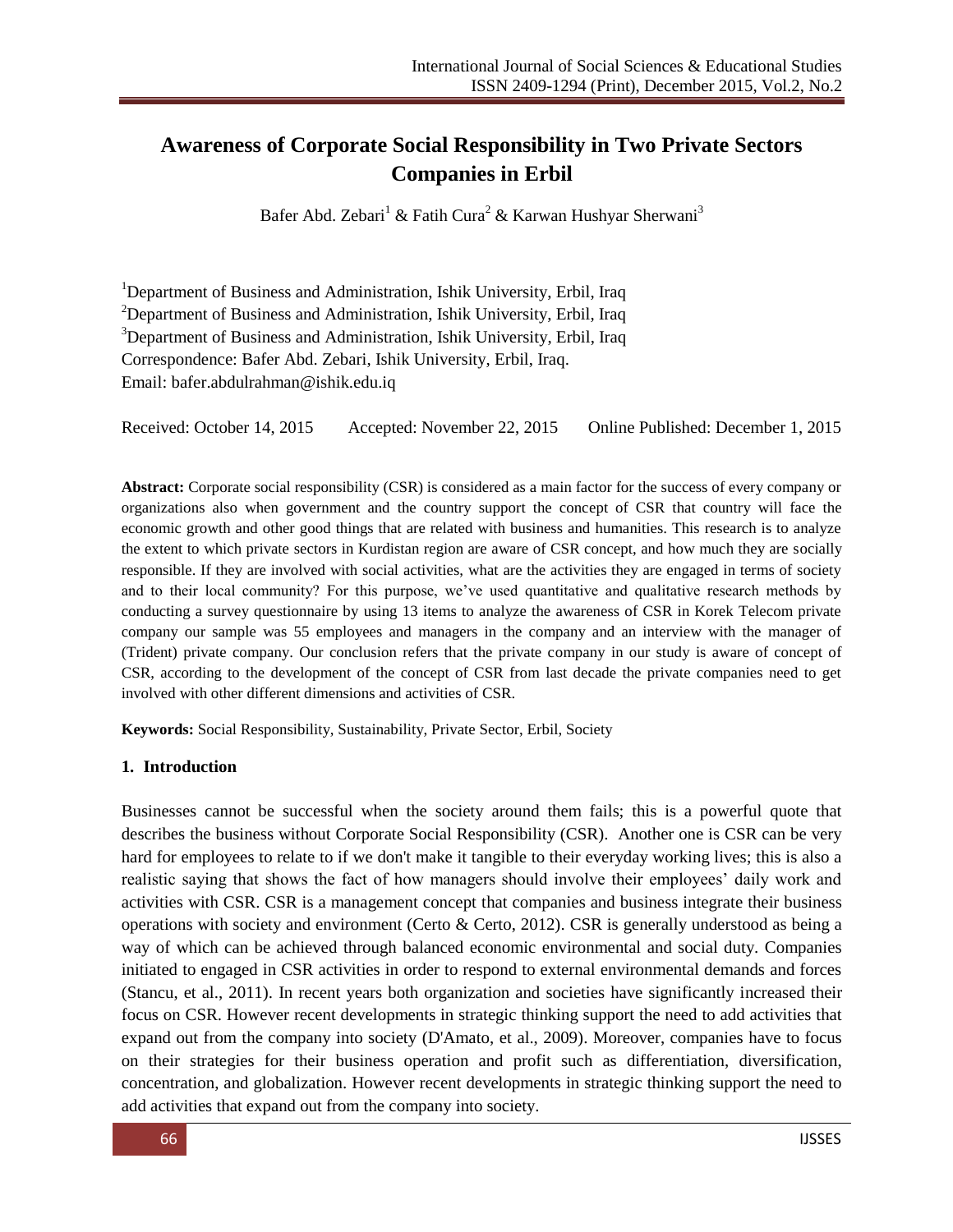CSR is a sustainable solution that makes the benefit to the society and the environment in the same time of growing your business (Robbins & Coulter, 2012). Today our world is facing a lot of challenges starts with environmental degradation through property and human rights; it goes to the energy and the resource supplying issue. The social responsibility concept is focusing on using companies to use their capabilities to improve lives and sustain our planet through contributions to the local communities and the society. In our research statement we want to focus on awareness of CSR and how much are those private firms companies and organizations are socially responsible.

#### **2. Research objective**

- 1- To find the extent to which private organizations are aware of the concept of CSR.
- 2- To identify the organization's involvement in CSR activities.
- 3- To discuss how much employees are aware of the concept of CSR.
- 4- To what extend do the private companies of our study understand the CSR in the broad sense with using all its different dimensions.

### **3. Literature Review**

CSR is defined as managerial obligation to take action that protects and improves both the welfare of society as a whole and the interests of the organization (Certo & Certo, 2012). Some authors call the concept as "going beyond profit making" (Robbins & Coulter, 2012). However, CSR also refers to transparent business practices that are based on ethics and compliance with rules and regulations, and respect for community and environment (Catalyst, 2002). The concept of CSR is not merely beneficial for the society; rather it is beneficial for the business in return (FitzGerald, 2003). Moreover, business should not be only about achieving monetary returns, it should also be about responsibility, public good and private greed (Roddick, 2010). In business world you can involve your business with CSR to be responsible and to maximize your profits. However, the concept of CSR has been involved mostly in western countries, specifically in United States of America; the historical development has received attention from policy makers and business practitioners (CEBC, 2005)**.** At the end of 1917's perhaps the earliest most inclusive framework of CSR was proposed by Carroll in 1979 **(**CEBC, 2005**).** Carroll constructed a three-dimensional CSR conceptual model, which consisted of corporate responsibilities, social issues of business and corporate actions. Corporate responsibilities incarnate in four types: economic, legal, ethical and philanthropic. But the CSR roots goes back to at least 19<sup>th</sup> century, and far earlier some of the 'corporations' were hired with public goals, interest and objectives. However the early roots of the corporate social responsibility can be founded in the business practices of the successful companies in the eighteenth century (CEBC, 2005). The current CSR movements mainly attempts to make a corporate social responsibility as a main and common practice for many companies to create the impact of our world and the quality of life of the present and future generation. In CSR concept, it is vital for government to support the concept and set a fixed rate for companies to provide for CSR activities (FitzGerald, 2003). Nevertheless, researchers concluded through a questionnaire that women leaderships in terms of CSR are more responsible and responsive to CSR than men (Stancu, et al, 2011). A new trend in CSR currently is a new concept called "sustainability" that is defined as the degree to which a company or community can meet its present needs without compromising the ability of other community or companies to meet their needs in the future (Certo & Certo, 2012), and the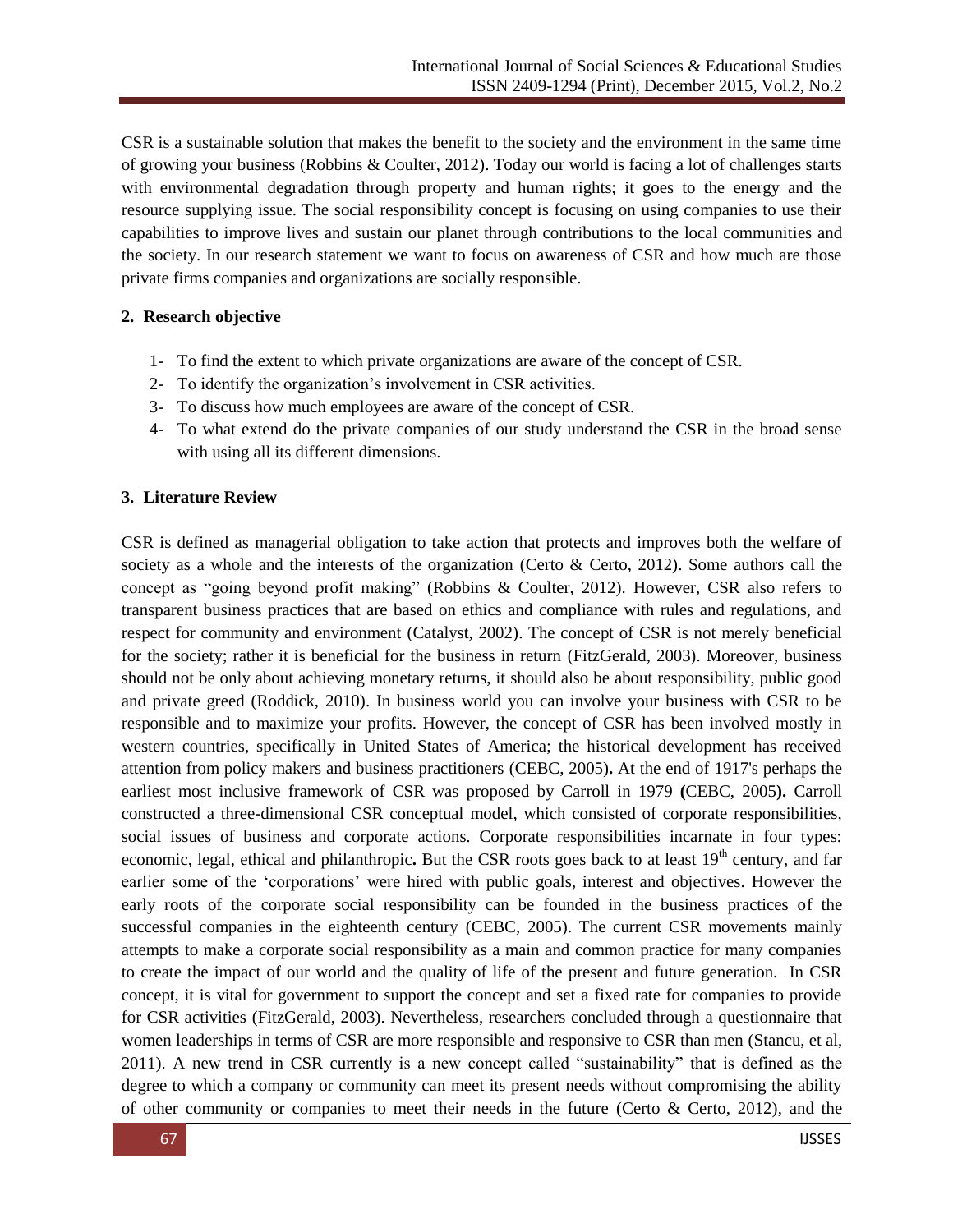concept has taken a new role in business in the society (D'Amato, et al, 2009). In addition, in a research conducted in private companies in Romania stated that most of the employees are aware of the concept of CSR, but fewer are actually involved in its activities (Stancu, et al, 2011).

The effect of CSR on employee attitude is studied by Glavas and Kelley (2014) who concluded that social responsibility has additional effect on employee attitudes and behavior beyond environmental responsibility, in which they refer this reason for the relational component of social responsibility. Likewise, CSR represents a special opportunity to influence the employee's general impression of their company and affects employee's relationship with their company (Bauman & Skitka, 2012). Moreover, the role of Human Resources Department has been identified as it plays a role in contribution to aware the employees and inspires the leadership with the responsibility the organization has towards CSR (Gond, et al, 2011).

#### **4. Sampling**

Our sample method was random sampling, and population was the employees and managers of Korek-Telecom Company. The sample is 55 employees and managers in Korek-Telecom Company.

#### **5. Data Collection**

#### **5.1 Survey Questionnaire**

We conducted our research survey in Korek Telecom Company to answer the research objectives. The survey is distributed among HR department, commercial department, and accounting department employees and managers. For the questionnaire we used five different dimensions, work policies, environmental policies, market place policies, community policies, and company value. In addition, in each dimension we tried to take one or 2 question to evaluate how much private sectors considering all different parts of CSR activities.

#### **5.2 Interview**

We did our interview with the CEO of the Trident Company whose name is Medya N Ibrahim. She is the CEO of Trident group which provides safety, security, life support, medical, communications, and procurement & training service. Trident safety and security offers individual safety and security support services also providing complete solutions for risk physical management trident has across the countries experience, financial power, high organizing ,and a main group of Iraqi managers and international expertise.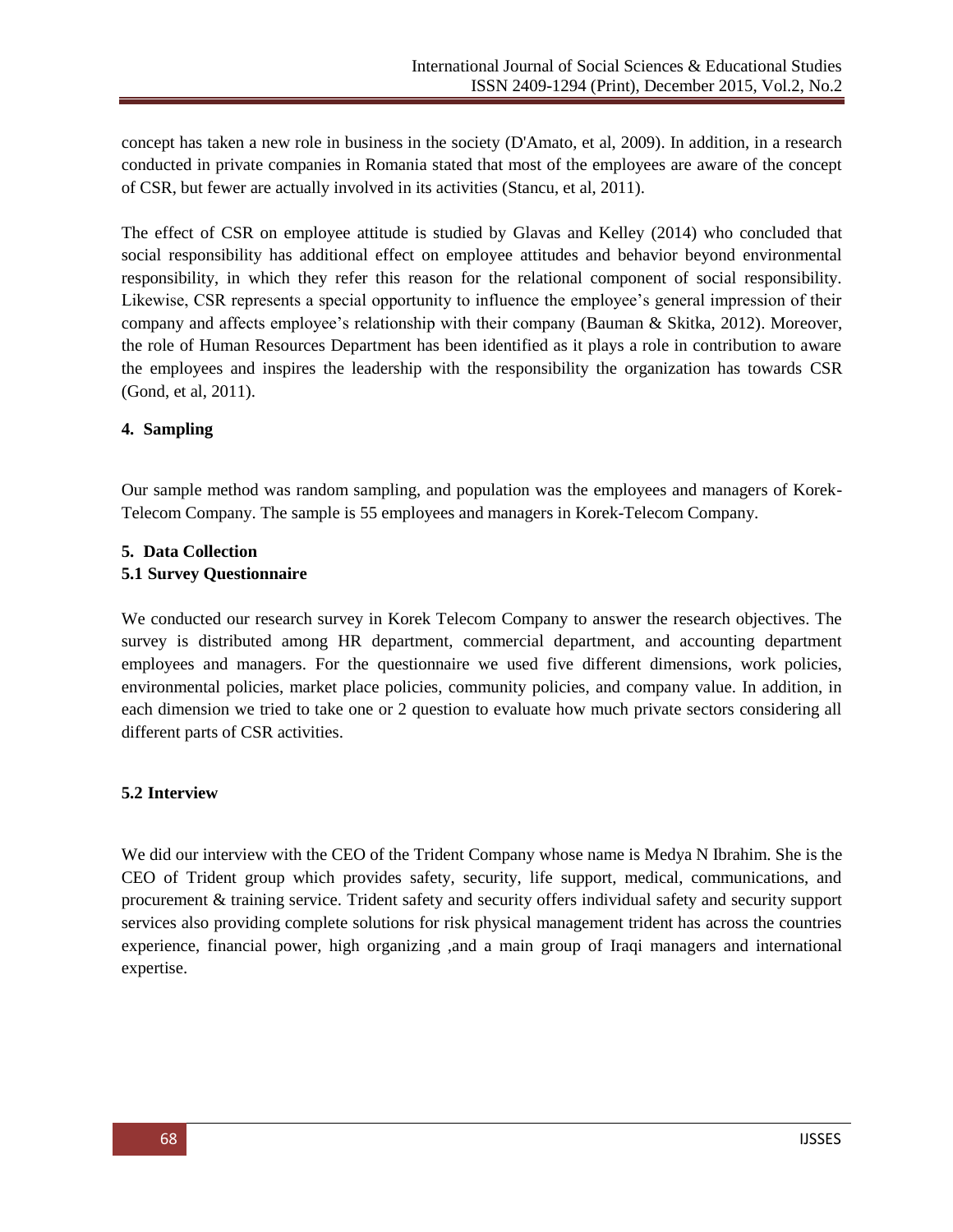## **6. Data Findings and Discussion 6.1 Survey Questionnaire Findings**

Table 1- Demographic Analysis

| <b>PARAMETERS</b>      | <b>OPTIONS</b>   | <b>FREQUENCY</b> |
|------------------------|------------------|------------------|
| Gender                 | Male             | 32               |
|                        | Female           | 23               |
| Experience             | Less than a year | $\overline{7}$   |
|                        | $2 - 4$          | 20               |
|                        | $4 - 10$         | 16               |
|                        | More than 10     | 12               |
| Marital status         | Married          | 25               |
|                        | Single           | 29               |
|                        | Divorced         | $\mathbf{1}$     |
| <b>Education</b> level | Diploma degree   | $\overline{3}$   |
|                        | <b>Bachelor</b>  | 43               |
|                        | Master           | 9                |
| Nationality            | Local            | 47               |
|                        | Foreign          | 8                |
| Position               | Manager          | 18               |
|                        | Employee         | 31               |
|                        | Others           | 6                |
| Total                  |                  | 55               |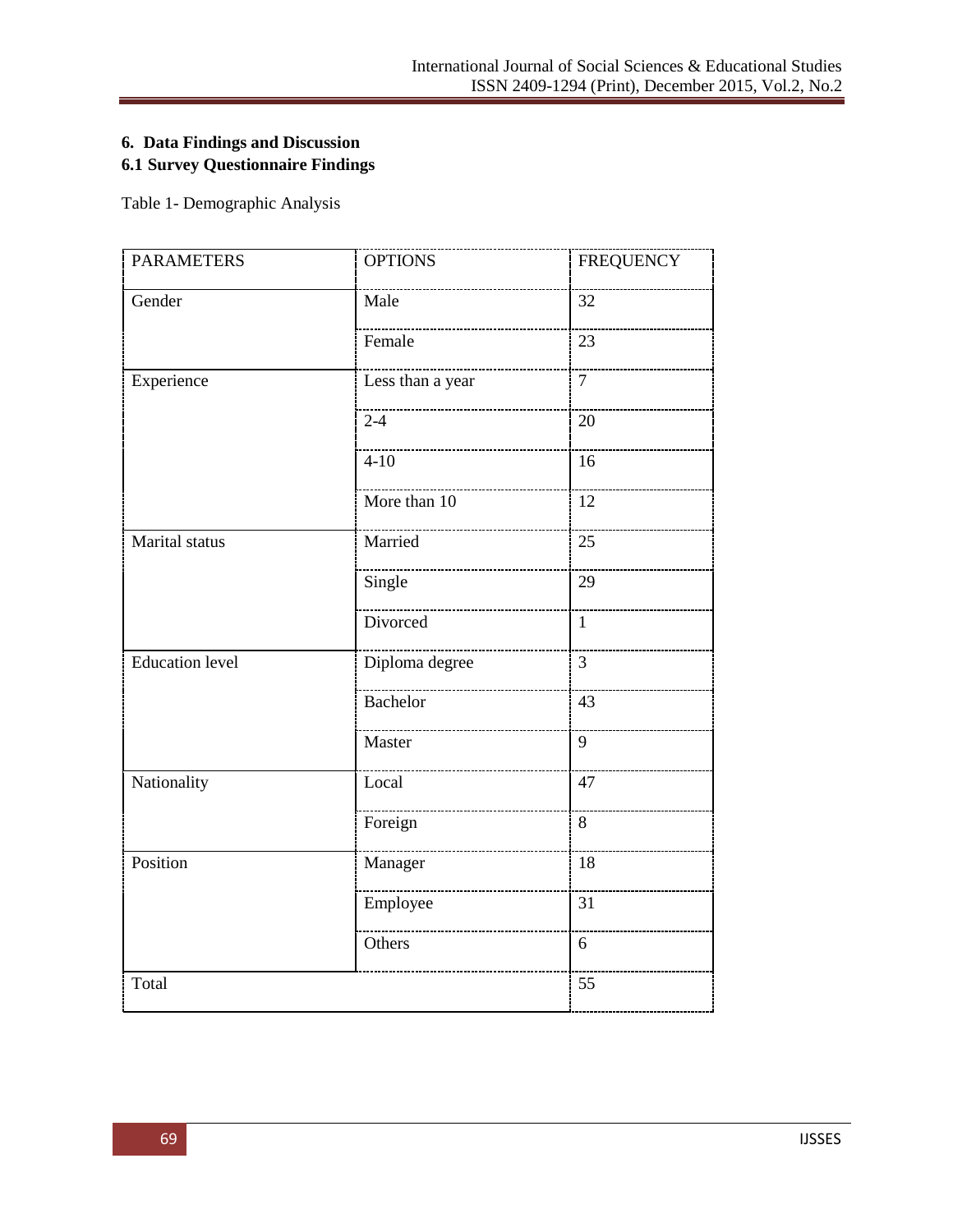## **Table 2-**Data Distribution Analysis

| Parameters                                                                   | Options        | Frequency      |
|------------------------------------------------------------------------------|----------------|----------------|
| Q1- Does your company have suitable arrangements for health, safety and      | not applicable | 4              |
| welfare that provide sufficient protection for your employees?               | don't know     | 6              |
|                                                                              | in part        | 19             |
|                                                                              | no             | 10             |
|                                                                              | yes            | 17             |
| Q2- Can your company save money by reducing its environmental impact         | not applicable | 1              |
| (e.g. by recycling, reducing, energy consumption and preventing pollution?   | don't know     | 11             |
|                                                                              | in part        | 11             |
|                                                                              | no             | 9              |
|                                                                              | yes            | 24             |
| Q3- Does your company supply clear and accurate environmental                | not applicable | $\overline{2}$ |
| information on its products, services and activates to customers, suppliers, | don't know     | 7              |
| local community, etc.?                                                       | in part        | 15             |
|                                                                              | N <sub>o</sub> | 5              |
|                                                                              | yes            | 27             |
| Q4- Can you think of ways in which your enterprise could use the             | not applicable | 5              |
| sustainability of its products and services to gain an advantage over        | don't know     | 10             |
| competitors (e.g. recyclability of product, energy efficiency, etc.)?        | in part        | 18             |
|                                                                              | no             | 1              |
|                                                                              | yes            | 22             |
| Q5- Does your company have a policy to ensure honesty and quality in all     | not applicable | 2              |
| its contacts, dealings and advertising (e.g. a fair purchasing policy,       | don't know     | 6              |
| provisions for consumer protection, etc.)?                                   | in part        | 13             |
|                                                                              | no             | 4              |
|                                                                              | yes            | 31             |
| Q6- Does your company have a process to ensure effective feedback,           | not applicable | 3              |
| consultation and/or dialogue with customers, suppliers and the other people  | don't know     | 10             |
| you do business with?                                                        | in part        | 18             |
|                                                                              | no             | 2              |
|                                                                              | yes            | 23             |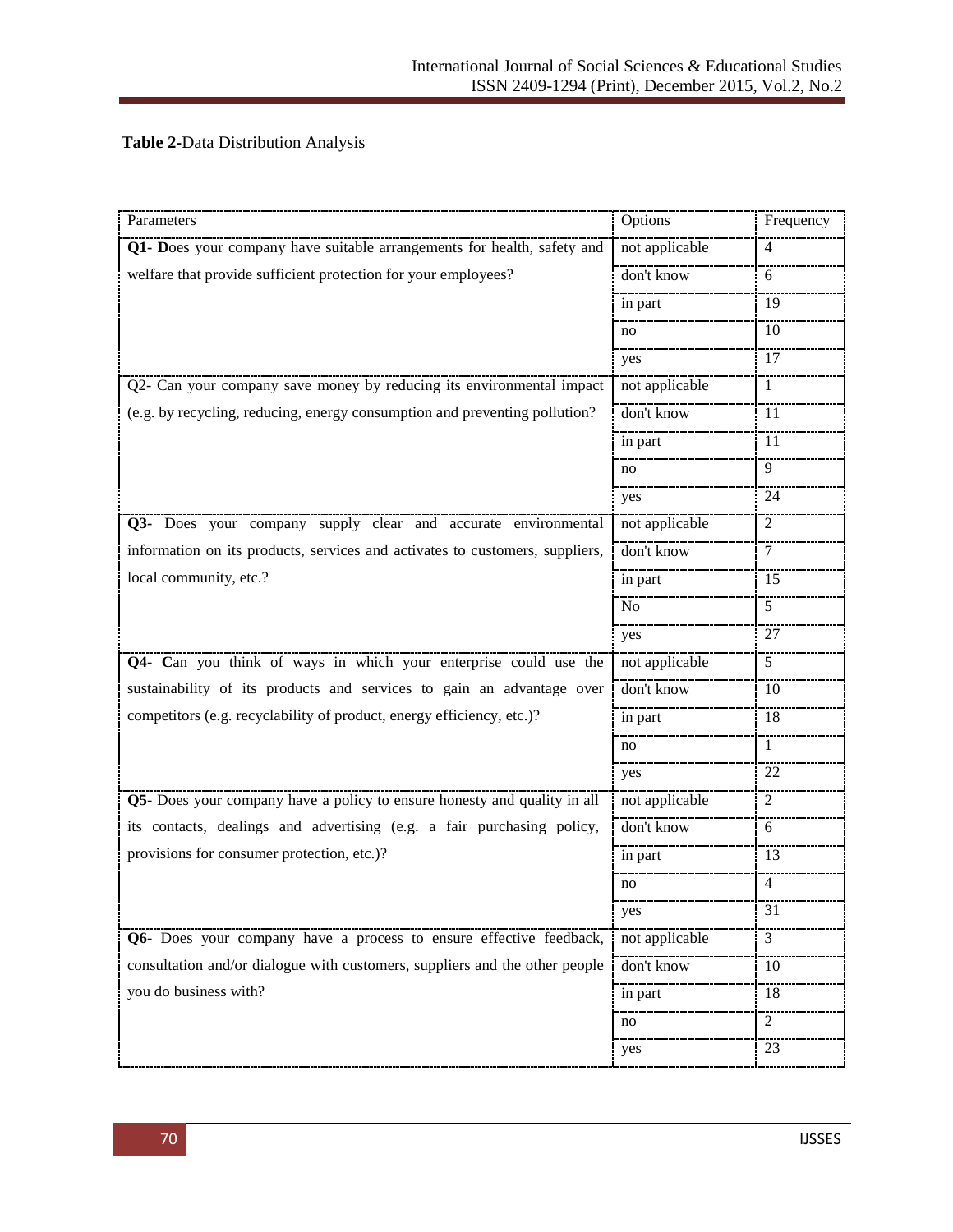| Q7- Does your enterprise register and resolve complaints from customers,                  | don't know     | 5              |
|-------------------------------------------------------------------------------------------|----------------|----------------|
| suppliers and business partners?                                                          | in part        | 15             |
|                                                                                           | No             | 1              |
|                                                                                           | Yes            | 35             |
| Q8- Does your company offer training opportunity to people from the local                 | don't know     | 1              |
| community (e.g. apprenticeships, or work experience for the young or                      | in part        | $8\,$          |
| disadvantaged groups?                                                                     | no             | 5              |
|                                                                                           | yes            | 42             |
| Q9- Does your company try to purchase locally?                                            | not applicable | 1              |
|                                                                                           | don't know     | 8              |
|                                                                                           | in part        | 9              |
|                                                                                           | no             | 8              |
|                                                                                           | yes            | 30             |
| Q10- Are your employees encouraged to participate in local community                      | not applicable | 3              |
| activities (e.g. providing employee time and expertise, or other practical                | don't know     | 5              |
| help)?                                                                                    | in part        | 10             |
|                                                                                           | no             | $\overline{4}$ |
|                                                                                           | yes            | 34             |
| Q11- Does your company give regular financial support to local community                  | don't know     | 10             |
| activities and projects (e.g. charitable donations or sponsorship)?                       | in part        | 6              |
|                                                                                           | no             | $\overline{4}$ |
|                                                                                           | yes            | 36             |
| <b>Q12-</b> Are your customers aware of your company's values and rules of not applicable |                | $\mathbf{1}$   |
| conduct?                                                                                  | don't know     | 10             |
|                                                                                           | in part        | 12             |
|                                                                                           | no             | 10             |
|                                                                                           | yes            | 22             |
| Q13- Does the company compute the percentage of the budget to the purpose                 | not applicable | $\mathbf{1}$   |
| of corporate social responsibility work annually?                                         | don't know     | 10             |
|                                                                                           | in part        | 5              |
|                                                                                           | no             | 3              |
|                                                                                           | yes            | 37             |

## **6.2 Interview Findings**

We did our interview with the CEO of the Trident Company whose name is Medya N Ibrahim. She is a CEO of the trident group which provides safety, security, life support, medical, communications, and procurement & training service. Trident safety and security offers individual safety and security support services also providing complete solutions for risk physical management trident has across the countries experience, financial power, high organizing ,and a main group of Iraqi managers and international expertise. The conclusion of our interview was that the company was aware of CSR concept and they are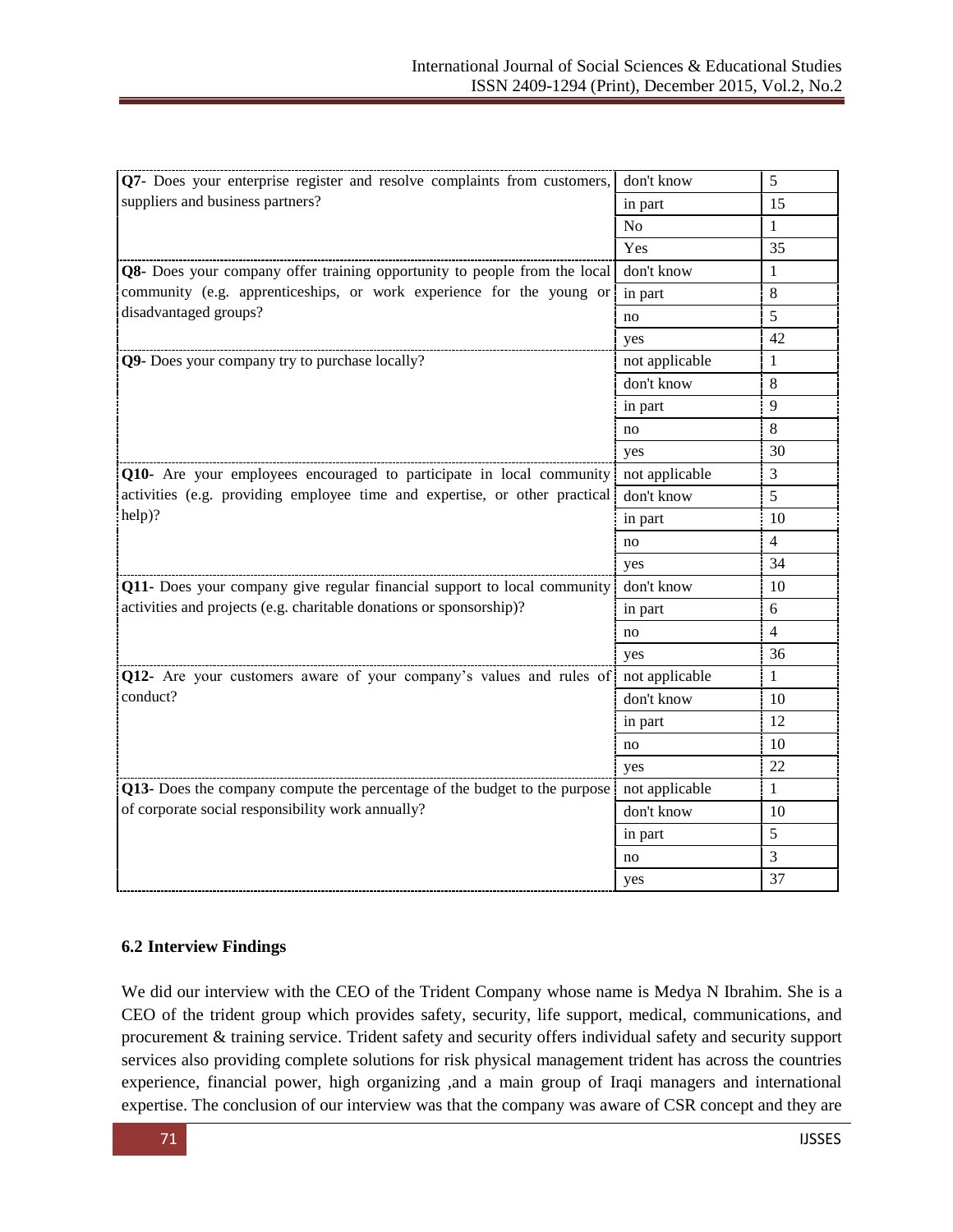encouraging their employees to consider the local community importance but on another hand she stated that other companies don't distribute the concept of CSR in sufficient way (Ibrahim, 2015).

#### **7. Conclusion**

Serving the community is a key work for people to trust you and your work, and the trust is a base for developing your business and increasing your profits all this is the reason for owning the reputation in your business. In the past 10 years, the private companies in Kurdistan Region have been growing and but still the community needs a lot of services in which the government could not afford them yet, or the services are not distributed equally. Therefore, the companies can have a voice and contribution to help the government and community to fill these gaps. Based on the results of the questionnaire, we found that in Korek Company they are aware of the concept of CSR and they are involving with its activities, but we cannot say they are involved with all its different dimensions. CSR activities in Korek company involves different activities such as encouraging your employees for charity activities, donations, and having concerns about employees, and honesty in describing the product , communication and listening to the society around the company, offering training opportunities for local community. On another hand they have to focuses on other dimensions in CSR such as providing good health insurance for its employees, caring about environmental issues like recycling and environmental information about its product. Our recommendation for the case of CSR would for private companies is that they need to formally inform their employees about their involvement with CSR activities also it will be good to let know their employees how social workers are important for their company so the employees also be aware of this term and to be encouraged for offering new idea to serve the society.

#### **References**

- Bauman, C. W., & Skitka, L. J. (2012). Corporate social Responsibility as a source of employee satisfaction. *Research in Organizational Behavior*, 32, 63-86.
- Catalyst. C. (2002). *What is Corporate Social Responsibility.* Washington: USAID.
- CEBC. (2005). *Corporate Social Responsibility: The Shape of History, 1945-2004.* Minneapolis: Center for Ethical Business Cultures.
- Certo, S. C., & Certo, S. T. (2012). *Modern Management: Concepts and Skills.* New Jersey: Pearson.
- D'Amato, A., Henderson, S., & Florence, S. (2009). *Corporate Social Responsbility and Sustainable Business.* Greensboro: Center for Creative Leadership.
- FitzGerald, N. (2003, July 5). Cleaning agent. (L. Elliott, Interviewer)
- Glavas, A., & Kelley, K. (2014). The Effects of Perceived Corporate Social Responsibility on Employee Attitudes. *Business Ethics Quarterly*, 24(2),165 - 202.
- Gond, J.-P., Igalens, J., Swaen, V., & El Akremi, A. (2011). The Human Resources Contribution to Responsible Leadership: An Exploration of the CSR–HR Interface. *Journal of Business Ethics*, 98(1),115-132.
- Ibrahim, M. N. (2015). Awareness and Involvment of company concerning Corporate Social Responsibility. (B. A. Zebari, Interviewer)
- Robbins, S. P., & Coulter, M. (2012). *Management.* New Jersey: Pearson.